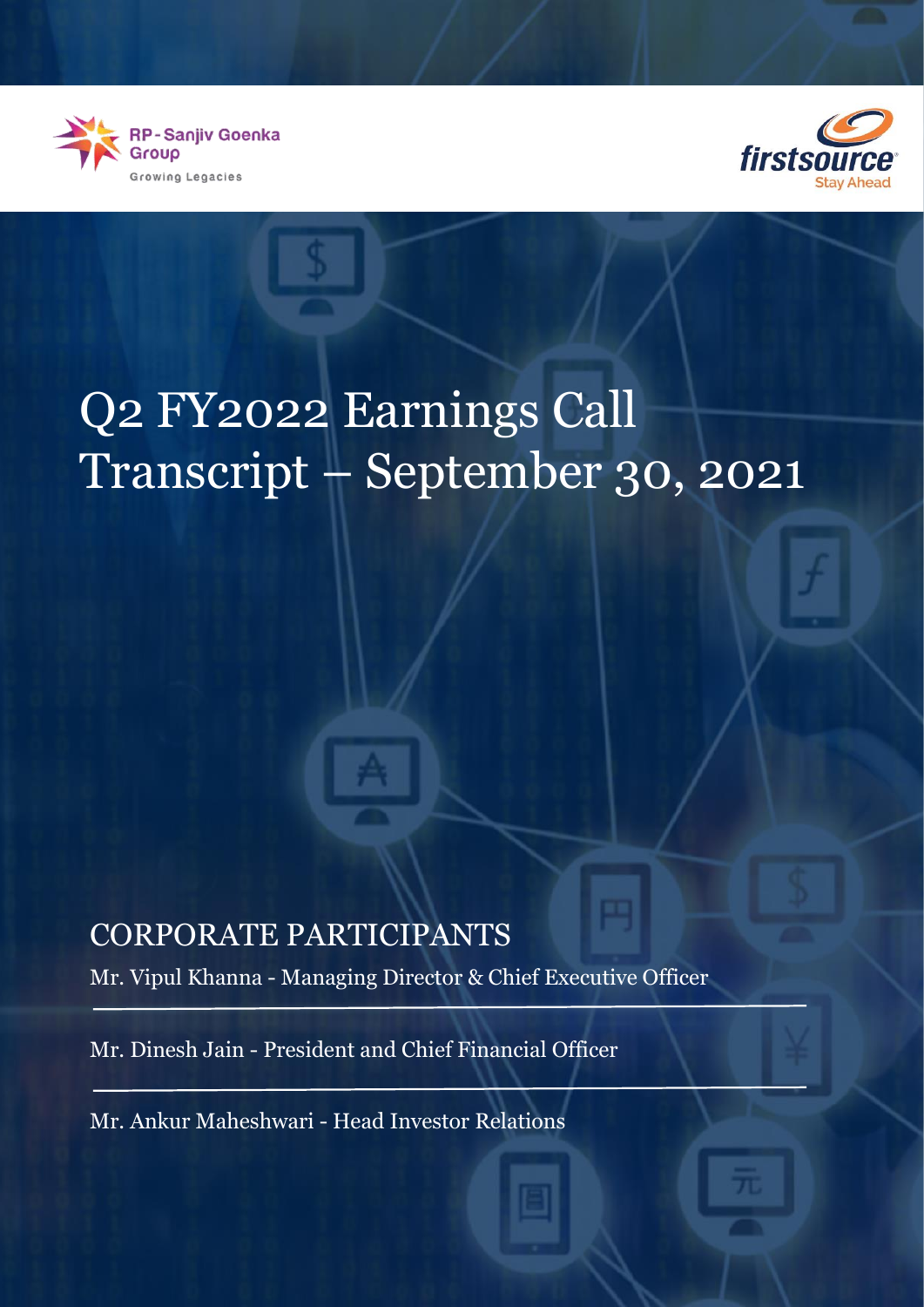



| Moderator:           | Ladies and gentlemen, good day and welcome to the Firstsource Solutions Limited Q2 FY22<br>Earnings Conference Call. As a reminder, all participant lines will be in listen only mode. And<br>there will be an opportunity for you to ask questions after the presentation concludes. Should<br>you need assistance during the conference call please signal an operator by pressing "*" then<br>"0" on your touchtone phone. Please note that this conference is being recorded. I now hand<br>the conference over to Mr. Ankur Maheshwari from Firstsource Solutions Limited. Thank you,<br>and over to you sir.                                                                                                                                                                                       |
|----------------------|----------------------------------------------------------------------------------------------------------------------------------------------------------------------------------------------------------------------------------------------------------------------------------------------------------------------------------------------------------------------------------------------------------------------------------------------------------------------------------------------------------------------------------------------------------------------------------------------------------------------------------------------------------------------------------------------------------------------------------------------------------------------------------------------------------|
| Ankur Maheshwari:    | Thanks. Welcome, everyone and thank you for joining us for the quarter ended September<br>30th 2021, earnings call for Firstsource.                                                                                                                                                                                                                                                                                                                                                                                                                                                                                                                                                                                                                                                                      |
|                      | To take us to the results and to answer your queries we have with us today Mr. Vipul Khanna<br>- our MD and CEO; and Mr. Dinesh Jain - our CFO. We will be starting this call with a brief<br>presentation providing an overview of the company's performance followed by a Q&A session.                                                                                                                                                                                                                                                                                                                                                                                                                                                                                                                 |
|                      | Do note that the results, the factsheet and the presentation have been e-mailed to you, and<br>you can also view this on the website, www.firstsource.com. Before we begin the call, please<br>note that some of the matters we will discuss on this call, including our business outlook, are<br>forward-looking, and as such are subject to known and unknown risks. These uncertainties and<br>risks are included, but not limited to what we have mentioned in our prospectus filed with SEBI,<br>and subsequent annual reports that are available on our website.<br>With that said, I now turn the call over to Mr. Vipul Khanna to begin the proceedings.                                                                                                                                         |
| <b>Vipul Khanna:</b> | Thanks, Ankur. Good afternoon everybody and thank you for joining us today. Slightly belated<br>but wishing each of you a very Happy Diwali and make good health enjoy light up your life.                                                                                                                                                                                                                                                                                                                                                                                                                                                                                                                                                                                                               |
|                      | Let me get some quick remarks. So, we had another steady quarterly performance in second<br>quarter of fiscal 22. Revenues grew 18.5% year-on-year in constant currency and came in at<br>INR 14,286 million or \$193 million. Operating margins were 12.5% and EPS grew 30.7% year-<br>on-year. Our business across our industry segments and service lines continues to scale well.<br>The performance is a testament of the focus on a growth framework. This means we continue<br>to maintain a sharp focus on our three core industries of Banking and Financial Services,<br>Healthcare and Communications, Media & Tech. Second, modernize our offerings, particularly<br>investing in our Digital First Digital Now approach, and three, build a purpose led scalable and<br>agile organization. |
|                      | First off today, we have executed an agreement to acquire 100% of the StoneHill group to add<br>to our mortgage portfolio, and we expect to close this transaction by end of the calendar year.<br>This transaction is consistent with our systematic inorganic growth strategy to add adjacencies                                                                                                                                                                                                                                                                                                                                                                                                                                                                                                       |

to our existing offerings. We will discuss more on this in a few minutes.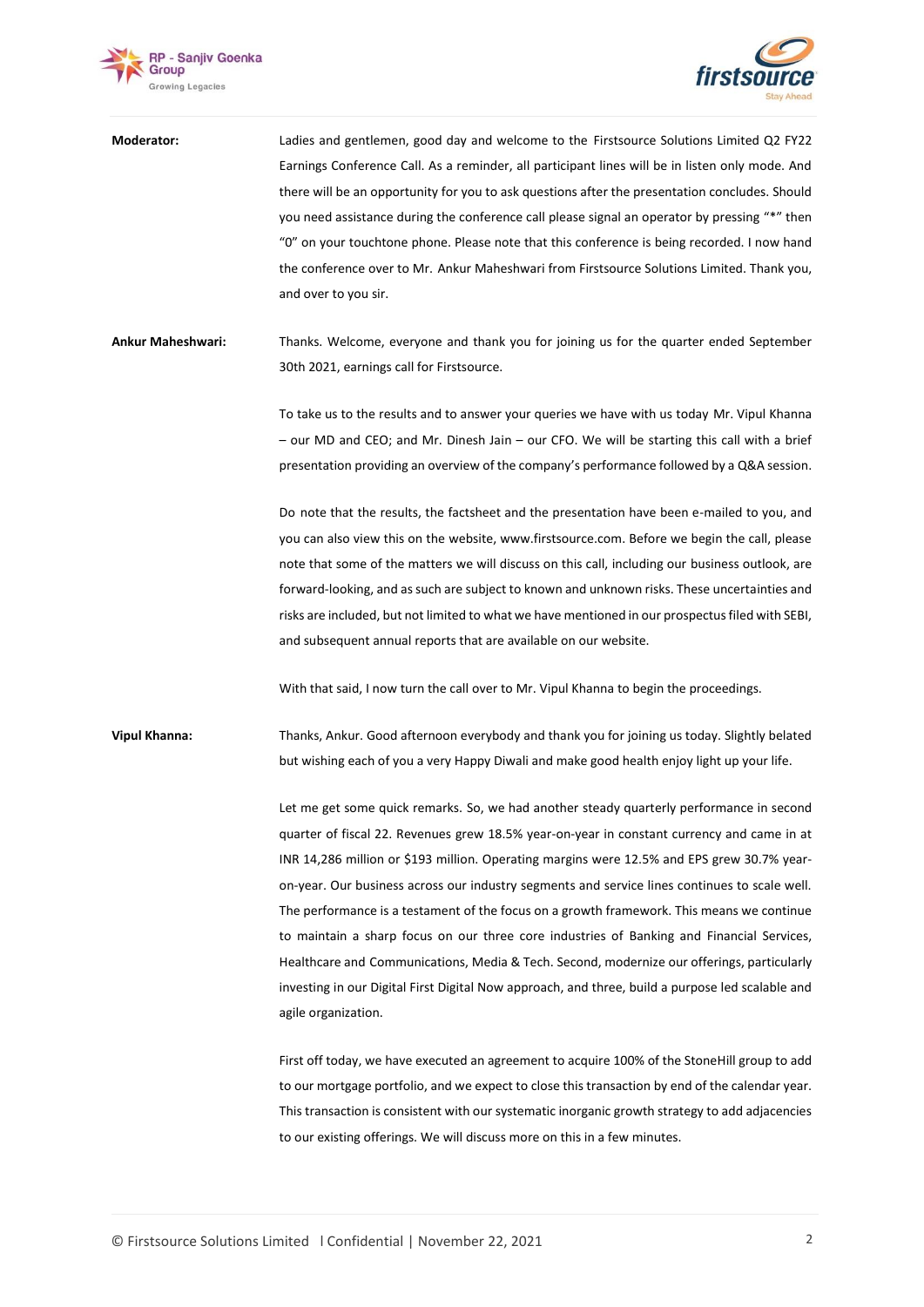



Let me walk you through this quarter's performance and the key highlights in each of our industry segments. Our banking and financial services segment grew by 13.4% year-on-year and 12.3% in constant currency in the second quarter. While we continue to see decent yearover-year performance, the mortgage business declined sequentially as expected. This is primarily due to the slowdown in the refinance volumes in the origination segment. Despite this decline, we are pleased that we gained market share from slight to quality and well developed on and offshore delivery model. The servicing portfolio in our market business continued to make gains with strong expansion across existing and new clients. Our digital portfolio is scaling up nicely as well. The post-closing platform that I have talked to you about in the past now has four active clients. And our first low code no code application went live for a key market process and is to my mind harbingers of increasing usage of low code no code app. Despite the inherent volatility of the refinance market, our long-term growth strategy has not changed. The real estate market in the US is strong and is expected to remain so over the medium term. We consistently expand our existing client relationships while adding new clients to the mix. During this quarter, we added four new clients. At the same time, we continue to expand our capabilities and adjustment areas to leverage both our scale in the market industry and the relationships we have built over time. The acquisition we just announced off the StoneHill Group is a great example of this.

Let me switch to the collections business. The collection business is underperforming our expectations impacting the full year growth projection. We had anticipated a greater pickup in credit card receivables delinquency with the gradual opening of the US economy. In fact, the delinquency rates are at record lows. Federal Reserve card delinquency rate for the last quarter was 1.54%, the lowest on record since they started reporting this metric 30 years ago. So, while consumer spending is increasing, the customers are paying off their balances due on time or are increasingly using debit cards for their purchases. This is impacting the volume that we handle for our clients. While it is difficult to determine how long this trend may continue, the emerging macro view from analysts and bankers suggests that payment rates should normalize and delinquencies should begin to rise as the economic stimulus effect wane.

Now as to the mortgage business, we continue to expect the collection business to be a growth driver barring this exceptional period of economic behavior. We continue to diversify our client base to other industry segments and made good progress on our push to FinTech and utilities with a market leading digital collections platform. As consumer payment habits evolve, we saw greater volumes from our FinTech and BNPL clients in this quarter, and this is still a smaller share of the market. Our UK BFS business maintains a steady momentum and we are quite excited about some of the deals we are currently working on. In fact, after a long 20 month hiatus, I'm traveling to UK tomorrow to meet our existing clients and some of these prospects.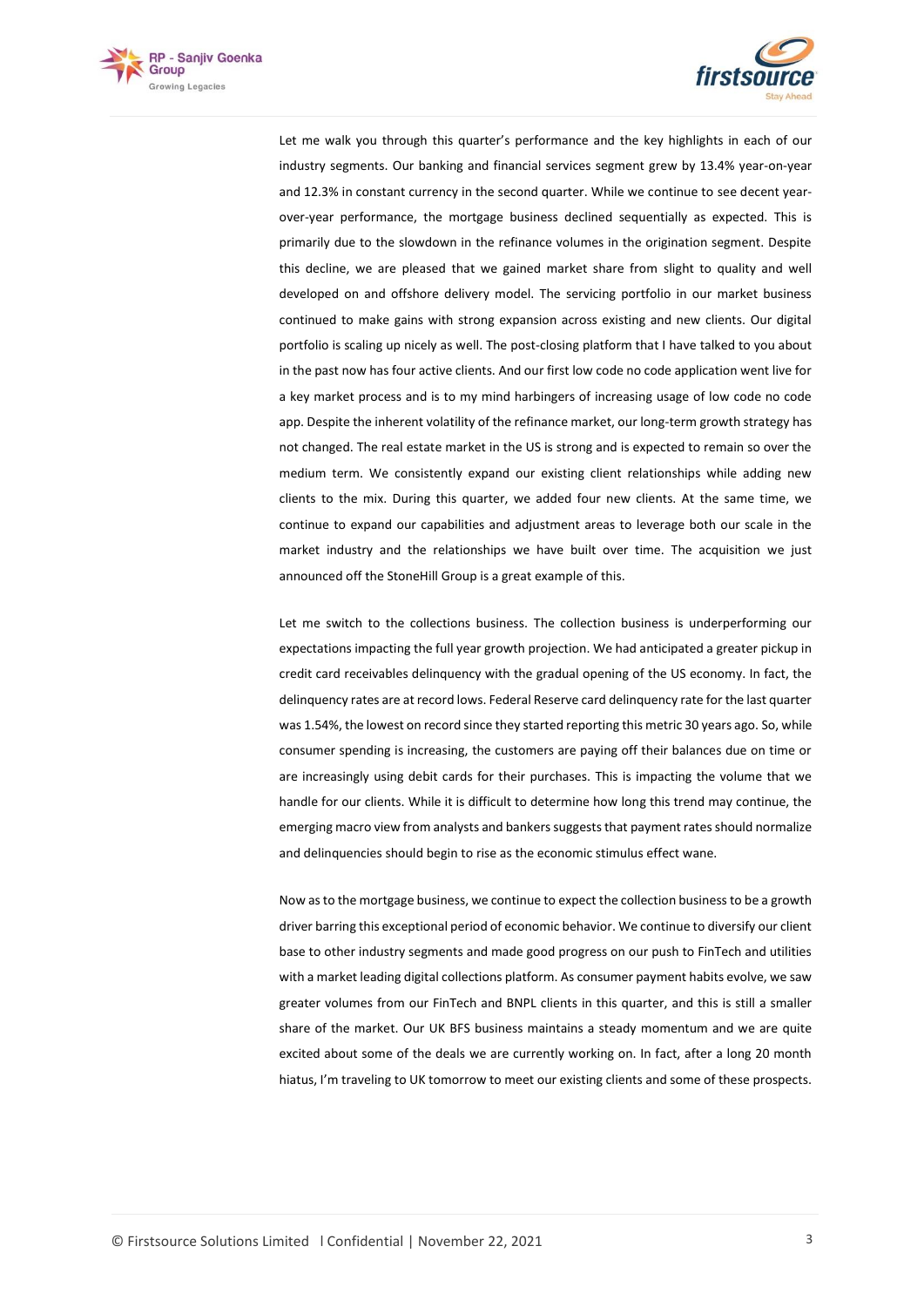



The healthcare segment grew by 31.7% year-on-year and 32% in constant currency this quarter, and one of the fastest growing segment once again. We are pleased that our investments and new capabilities are beginning to pay off. In particular the significant addition to our sales, solutioning and key delivery ecosystem for platform based services are being well received by the market and truly differentiating us. On the back of this, we are increasingly participating in large transformation deals. Recently, we closed our largest platform-based service or BPaaS deal with a large health insurance company. This highly competitive win will re-architect the client's entire business operations by retiring old technology and replacing with a modern integrated software and services solution. We will take complete ownership of running and improving the organization's operations while simultaneously modernizing the underlying technology stack. This deal is reflective of the market growing acceptance of BPM and technology companies collaborating for executing large scale transformation, in this case, to improve member health outcomes and experiences while delivering cost efficiencies. Now this is truly a pivotal deal as it gives us access to the BPaaS market, and more importantly, validates our template of domain plus digital which has triumphed over the scale of integrated service providers. This deal is scoped at \$110 million TCV and is our first \$100+ million deal in healthcare. And, I believe this is the first of several such partnership deals across the industry where clients choose best of breed partners to execute complex transformation by bringing the best of Operations and IT partners together. Apart from this win, the pipeline of our digital intake business at its highest level, as we look to add more marquee names to our client roster. We added two new clients this quarter in our HPHS business. The volumes in the provider businesses have remained steady. As we discussed earlier, the public health emergency continues to remain in effect in the US and a large number of states are still dealing with high COVID caseload, impacting elective procedure volumes at hospitals. Over the last several months, we've been working to create a holistic and connected ecosystem of our solutions for the healthcare provider world. In this quarter we launched our healthcare cloud. This will help us onboard customers faster and enable them to modularly consume our services. In the first phase, we have launched nine services across pre visit, self-pay, receivables management and uncompensated care. I'm very excited with this launch and the possibilities it creates for our business.

Finally, our communications media and tech segment continues to perform well. In the second quarter of fiscal 22. This segment grew by 25% year-on-year and 18.3% in constant currency. The business and client relationships are steady and we are capitalizing on growth opportunities. Our key clients witness lower volumes as summer months, and the opening of the UK meant more people were outdoors, and less of cable and TV, etc at home. Also, the UK market is going through an unprecedented talent situation leading to some demand execution challenges for us. Sales momentum is indeed picking up. We added three new clients this quarter, including new age FinTechs across US and Europe. For these FinTech clients, we are designing, building and running their end to end operation using components of a digitally empowered contact center platform.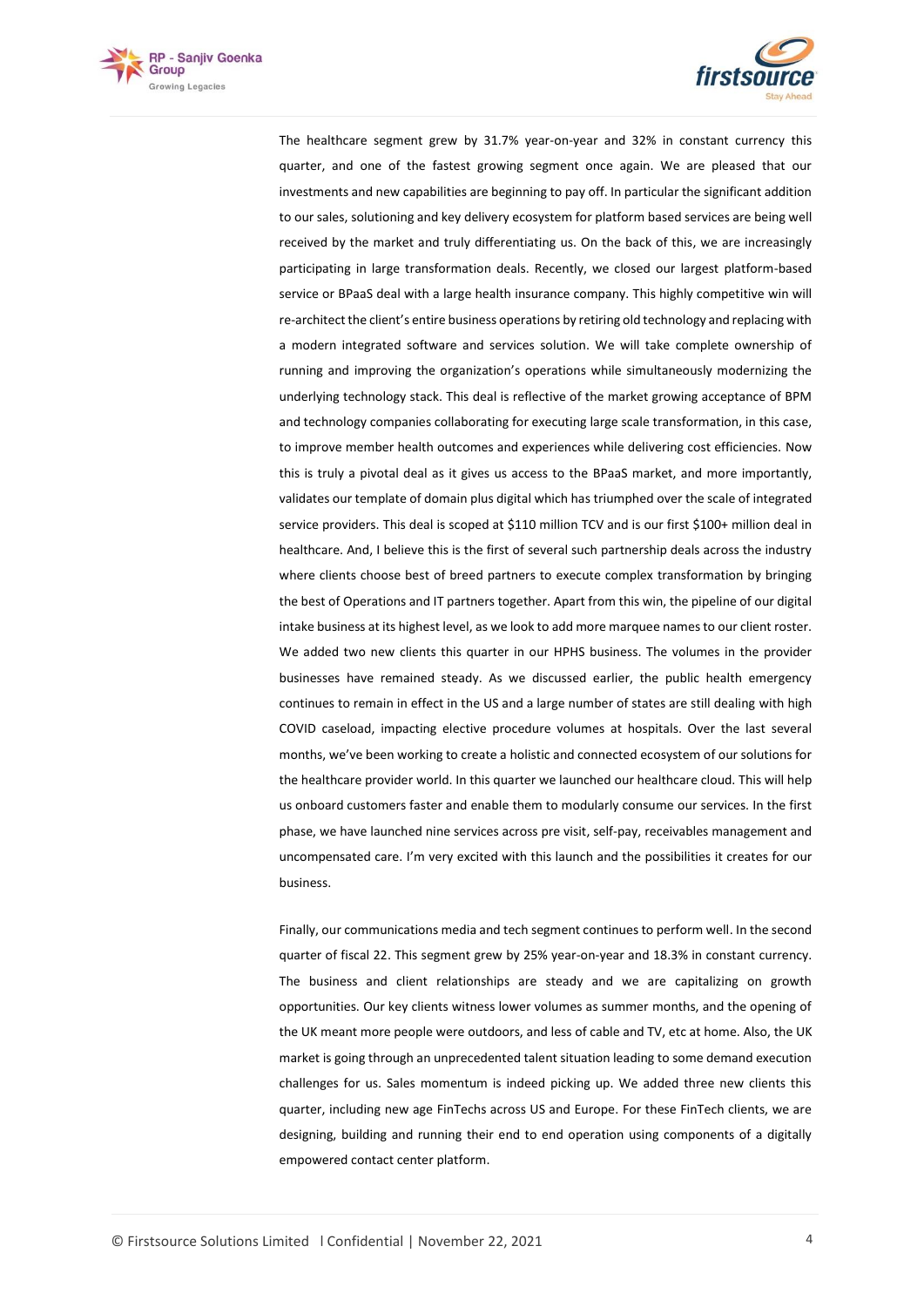



On another note, I am pleased to say that Firstsource has been positioned by ISG as a leader in the ISG Provider Lens™ quadrant report on European contact centers. Firstsource was one of just a few named a leader across all four categories, digital operations, artificial intelligence and analytics, work from home and social media customer experience. This is a great validation of our focus on modernizing our offerings.

Let me give a quick comment on the talent situation. As we are all aware, both the US and UK markets are going to unprecedented talent shortages driven by a multitude of structural and pandemic related reasons. At Firstsource the situation is no different. Attracting and retaining talent both these markets have been challenging resulting in some revenue being left on the table. We are executing a slew of tactical and most structural actions to increase our hiring and retain talent for longer. The actions focus on better outreach, higher com and a new center plant in targeted areas and revamping of our training and on the job training strategy. At the same time, we are adapting to the evolving WFH\_WFO dynamic as the economy's open up.

Let me give you some comments on the StoneHill acquisition. The company is based out of Atlanta and was founded in 1996. This acquisition provides a strong presence in the quality control and due diligence segments within the mortgage business. The strong lending market and climate of increased regulatory scrutiny makes the quality control or QC and due diligence offerings very attractive and add more links to our mortgage value service chain. In addition to allowing us to cross sell the capabilities to our existing clients, the StoneHill Group provides us with deep access to mid-market lenders and banks. The purchase consideration for this acquisition is expected to be \$27 million, of which 80% or \$21.6 million will be paid at closing and the balance after 12 months linked to earn out. The company is expected to achieve \$20 million of revenue in calendar 21. And this is likely to contribute about 60 to 70 basis points of growth to our revenues in fiscal 22.

Finally, coming to the full year 22 outlook. We are revising our growth guidance to 14.5% to 15.5% in constant currency including the contribution from StoneHill acquisition. We expect Q3 revenues to be roughly flat sequentially. As we discussed earlier, the collection business is facing transitory macro challenges and then there is a revenue impact from talent situation in our onshore markets. However, this does not in any way detract from our long term growth trajectory. We remain confident and our ability to drive top quartile growth industry. When we look to Q4, we see a strong momentum in the business based on the recent healthcare win we discussed earlier. CMT when expected to start ramping up and the historically stronger Q4 in collections. We are pleased with this expected Q4 momentum which results in a run rate that sets up nicely for fiscal 2023. We also realized that all this demand needs to be fulfilled and we are feeling good about the impact of actions we are taking to attract and keep more talent. The operating margin guidance is maintained at 11.8% to 12.3%.

With this, I'll pass it to Dinesh to cover financials in some more detail.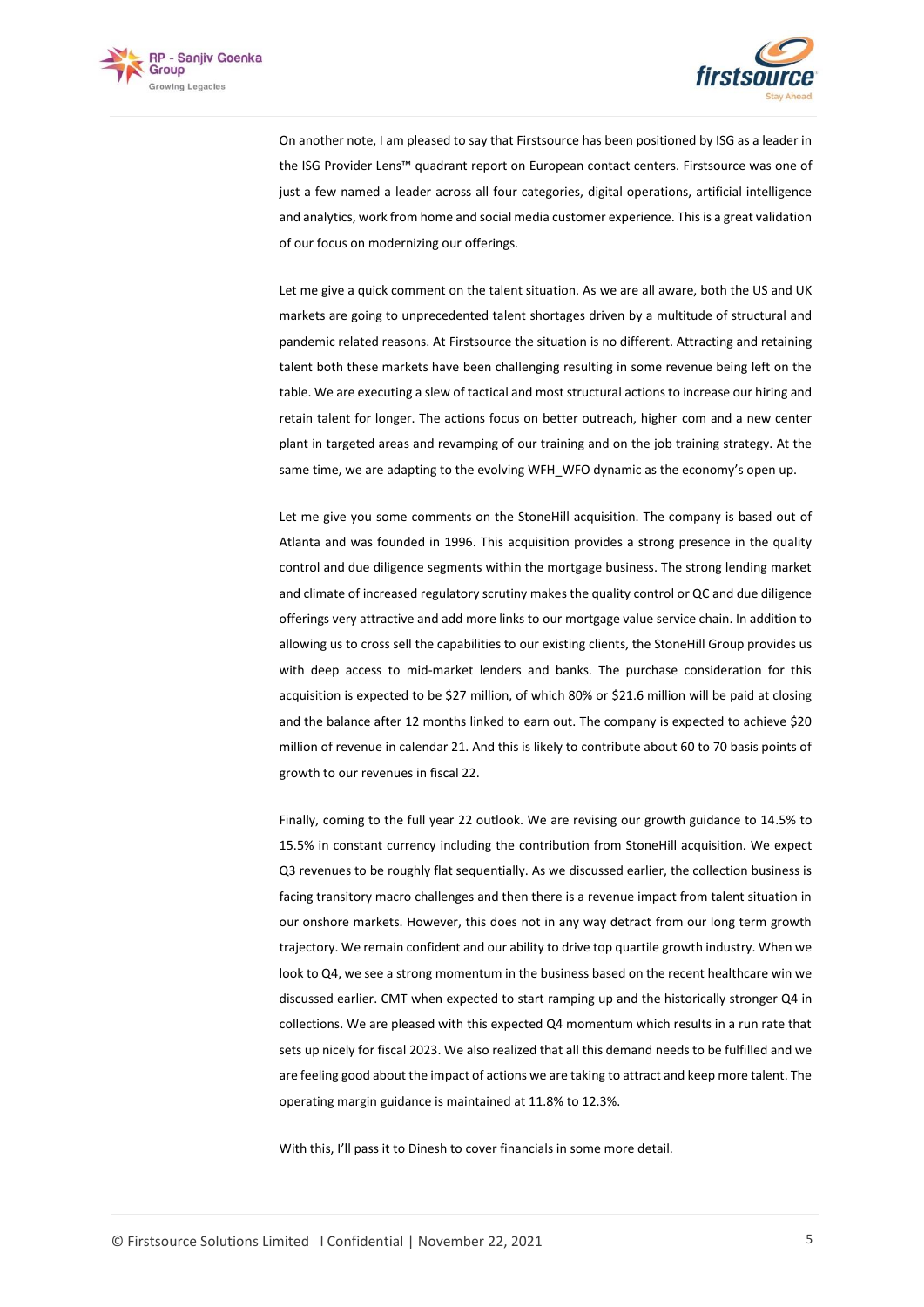



| Dinesh Jain:         | Thank you Vipul. Here's a quick summary of the Q2 financial performance. Revenue for Q2              |
|----------------------|------------------------------------------------------------------------------------------------------|
|                      | came in at Rs.14,286 million or \$193 million. This implies a year-on-year growth of 20.3% in        |
|                      | rupee term and 18.5% in constant currency term. As Vipul talked about on the margin front,           |
|                      | operating margin came in at Rs.1,791 million or 12.5% of revenue, which is a healthy growth          |
|                      | of 31.9% year-on-year and this implies a margin expansion of 111 basis points. Profit after tax      |
|                      | came in at Rs.1,350 million or 9.5% of the revenue for the Q2. This is again a healthy 28.2%         |
|                      | growth year-on-year with a margin expansion of 59 basis points. In the Q2, we have generated         |
|                      | Rs. 2,429 million cash from operation and our FCF was Rs. 2,271 million, which is after adjusting    |
|                      | for CAPEX of Rs.158 million. Closing cash balance as of September is approximately Rs. 2,177         |
|                      | million. DSO was around 54 days in second quarter as compared to the last quarter of 56 days.        |
|                      | Net debt situation for the better off as we repaid around Rs. 65 crore this quarter, and stands      |
|                      | at now Rs. 3,380 million or \$45.5 million versus the last quarter \$53 million. Tax rate for the Q2 |
|                      | was around 18% and we are still holding the guidance between 17% to 19% for the year for the         |
|                      | tax rate. On the Forex hedging side as you aware of being we have a long term hedging policy         |
|                      | and currently covered GBP 46.7 million for the next two years, with rate ranging between 110         |
|                      | to 117 per pound. On the dollar book we have around \$81.6 million with average rate between         |
|                      | \$77 to \$82. With this we can open up for the question. Thank you.                                  |
| <b>Moderator:</b>    | Thank you very much. We will now begin the question-and-answer session. The first question           |
|                      | is from the line of Mohit Jain from Anand Rathi. Please go ahead.                                    |
| Mohit Jain:          | Sir just one on your guidance, did I hear it right you are revising it to 14.5% to 15.5%, including  |
|                      | the acquisition?                                                                                     |
| <b>Vipul Khanna:</b> | That's correct Mohit.                                                                                |
| <b>Mohit Jain:</b>   | So, what caused such a sharp drop, or decline in the guidance in the last three months. From         |
|                      | your commentary, it appears that most of the things seem to be on track, except that we had          |
|                      | this big decline in Q2. So, are you expecting, earlier the idea a few quarters back was we should    |
|                      | be able to maintain the current run rate of Q4 21 during the year. Now, it looks like you're         |
|                      | expecting that in Q4 also you may see some drops, is that a correct assessment or what is your       |
|                      | thought behind this revision?                                                                        |
|                      |                                                                                                      |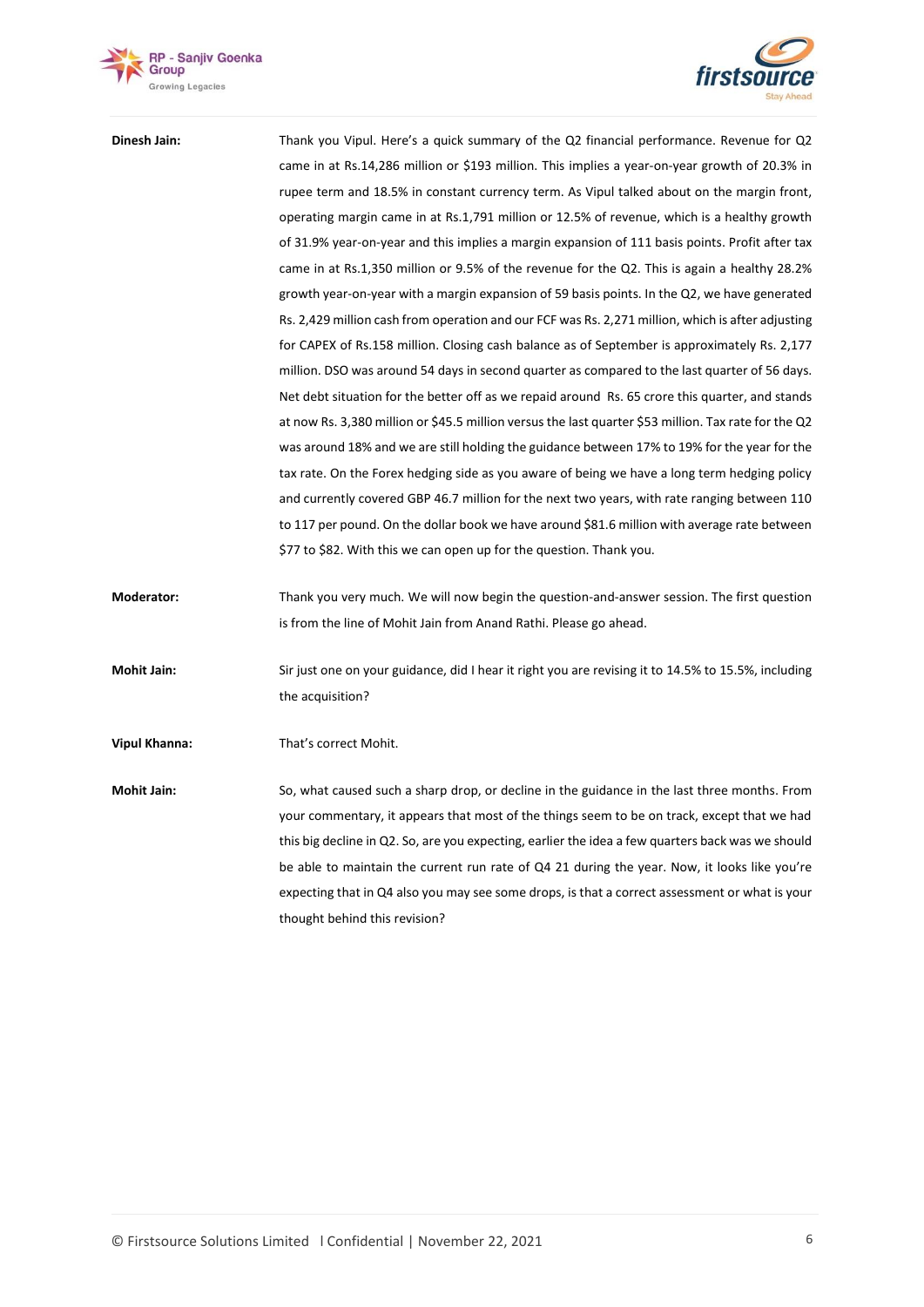



**Vipul Khanna:** So, Mohit we have kind of tightened the band to a percentage. And the lower end we have dropped little bit from the last time we spoke. Mortgage has declined. But that was expected, we've been talking about it that's kind of more inherently volatile revenue. It kind of peaked in Q4 of last years that have trended into Q1 and then it started dropping. The unexpected portion has been collections. As I mentioned last year the spend were low and discretionary spends were also low. But because people had a lot of cash, they've been paying up which means that the volume that we have from our clients to work on us, that declined. And a few of our top clients have asked us to reduce capacity temporarily because, the credit quality is so good. So, that's been one big cause of why we had to kind of adjust our guidance. And the second one, as the economies have started to open up, especially US and UK, the talent shortage for our industry is pretty pronounced across sectors. Everybody is kind of trying to hire people. So, that has caused some challenges for us on the revenue side. And UK obviously has the Brexit impact playing out through now with shortage of labor, it's kind of reflecting. And US has its own on shortages as the economy opens up. So, these two factors are primarily kind of forced us to bring the guidance a little bit down. As I said, Q3, the December quarter we expect will be kind of similar to this year, but I expect that to be pick up strongly by Q4, which is our March quarter for FY22, to kind of net, net land between 14.5% to 15.5%.

- **Mohit Jain:** Understood. And sir second, just a clarification. So, when you say labor shortage, you would expect it to sort of get hit on the margin side, not on the revenue side. In this case, what you're saying is that our margins may hold up well, and we may have to sacrifice some revenues on account of labor conditions?
- **Vipul Khanna:** Yes, we're going through this pocket where we have demand, we're not able to kind of get enough people to fulfill demand, India we don't have that problem, India is efficient high but there is enough supply, US, UK supplies are tend to be limited. So, there is some revenue, which is left on the table. The call out on the margin, is obviously this was a strong quarter. But we have implemented instruments from October 1st, so we'll see some impacts of that. But also, because of higher demand it has allowed us to shift some of the capacity to offshore, which has the positive impact on the margin.
- **Mohit Jain:** So, that basis, second half you should broadly maintain at first half level from an EBITDA perspective right, or should we expect a little drop in given that to become effective?

**Vipul Khanna:** A little bit drop overall we are still maintaining our initial guidance of 11.8% to 12.3%.

**Moderator:** Thank you. The next question is from the line of Nagraj Chandrasekar from Laburnum. Please go ahead.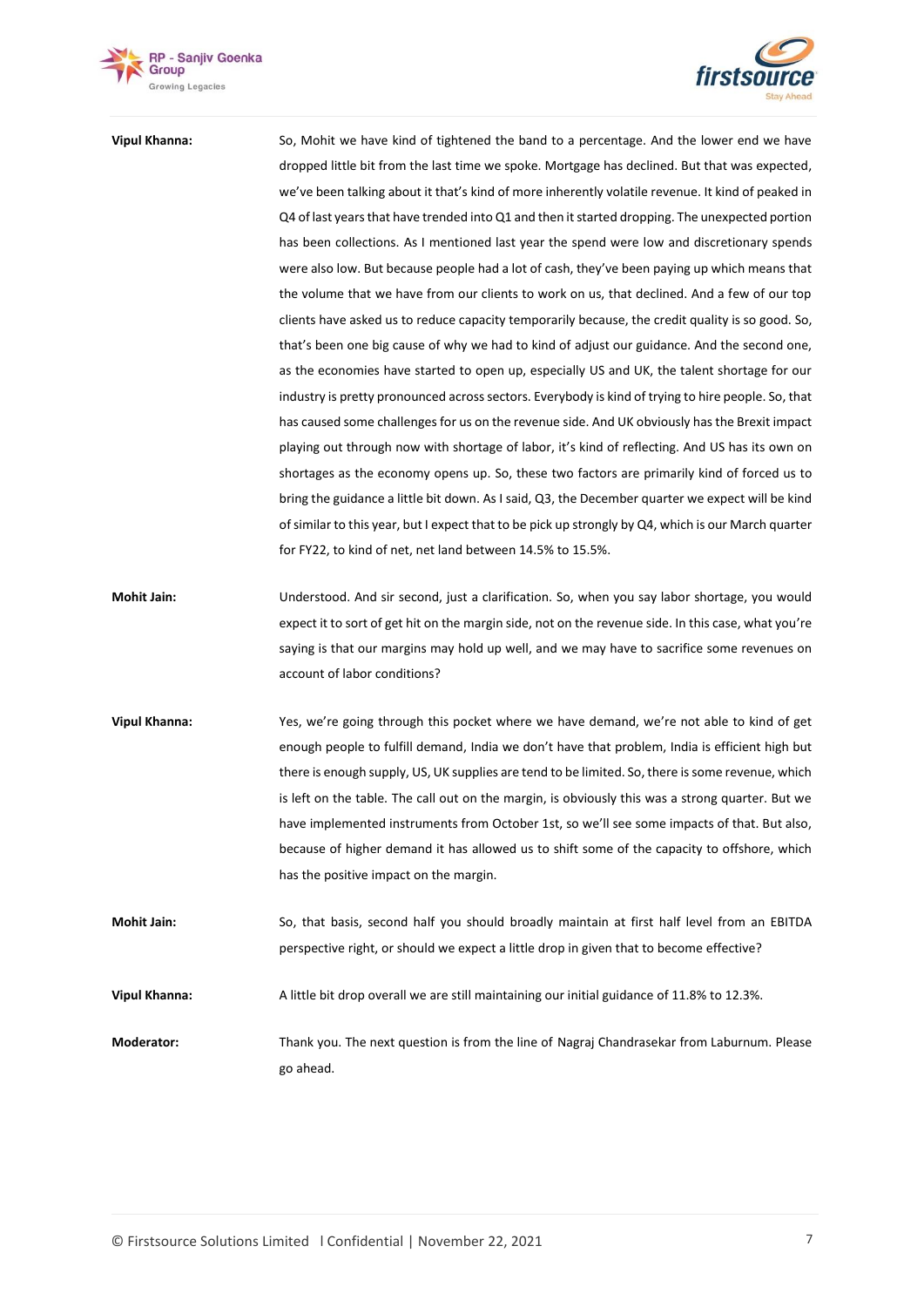



- **Nagraj Chandrasekar:** Vipul, could you expand a bit on this large healthcare deal we won, who our partners are, what sort of solution we are replacing, who we competed with to win this. And what would be sort of the annual revenue impact of this deal, because \$100 million is a large number. And I guess it'll be shared with the partner. So, how would it hit our revenues and what's the pipeline of such deals looks like in the future, and what sort of win rates we expect here?
- **Vipul Khanna:** Hi, Nagraj. So, Nagraj this is a BPaaS deal, business processes as a service where we combined with our partner and are responsible for the technology stack, the ops stack, and the design and analytics on top, the three core components to drive chain into the business. We have partnered with an IT services company; in fact, we've developed a number of IT services partnerships. In this case it's chosen a partner who kind of fits the bill, we are the prime and the partner will be kind of the sub. And then there are a couple of other product companies, technology product companies will be part of this group of though. The deal is \$210 million as I said, our share is about \$110 million. So, that's the number kind of shared with you and we expect at today's starting point, we expect about \$16 odd million a year revenue. There will be some choppiness once it starts and then kind of settle down. But give or take about \$15, \$16 million a year revenue from there, from the current stroke. And hopefully, wherever we go from there. We won against the big one, the big integrated players who do everything. So, we went against all Tier I competition, long deal cycle but it's a strength of our business knowledge, the strength of sort of how we brought different tools together to improve the business processes, which allowed us to win this deal. It's, something which I'm keenly looking forward to a strong execution, because then it opens up sort of the market. We are beginning to see more deals like this. We have a couple more, not exactly the same scope but similar transformation with different set of architectures in the hopper. I'd love to win all but realistically firstly is the big one and then kind of set the momentum. And I hope it gives you enough color on the deal.
- **Nagraj Chandrasekar:** Yes, that's very helpful, thank you and congratulations on this again. Also on the collections part, which you said has come back a bit slower than expected, the October month, saw a very large amount of US spending again on credit cards after a week period in the prior months. So, typically, how long does it take for a large spending amount to sort of filter down into good collections number both for us, number one and number two, this large shift to spending away from credit cards towards BNPL is that revenue accretive or dilutive for us?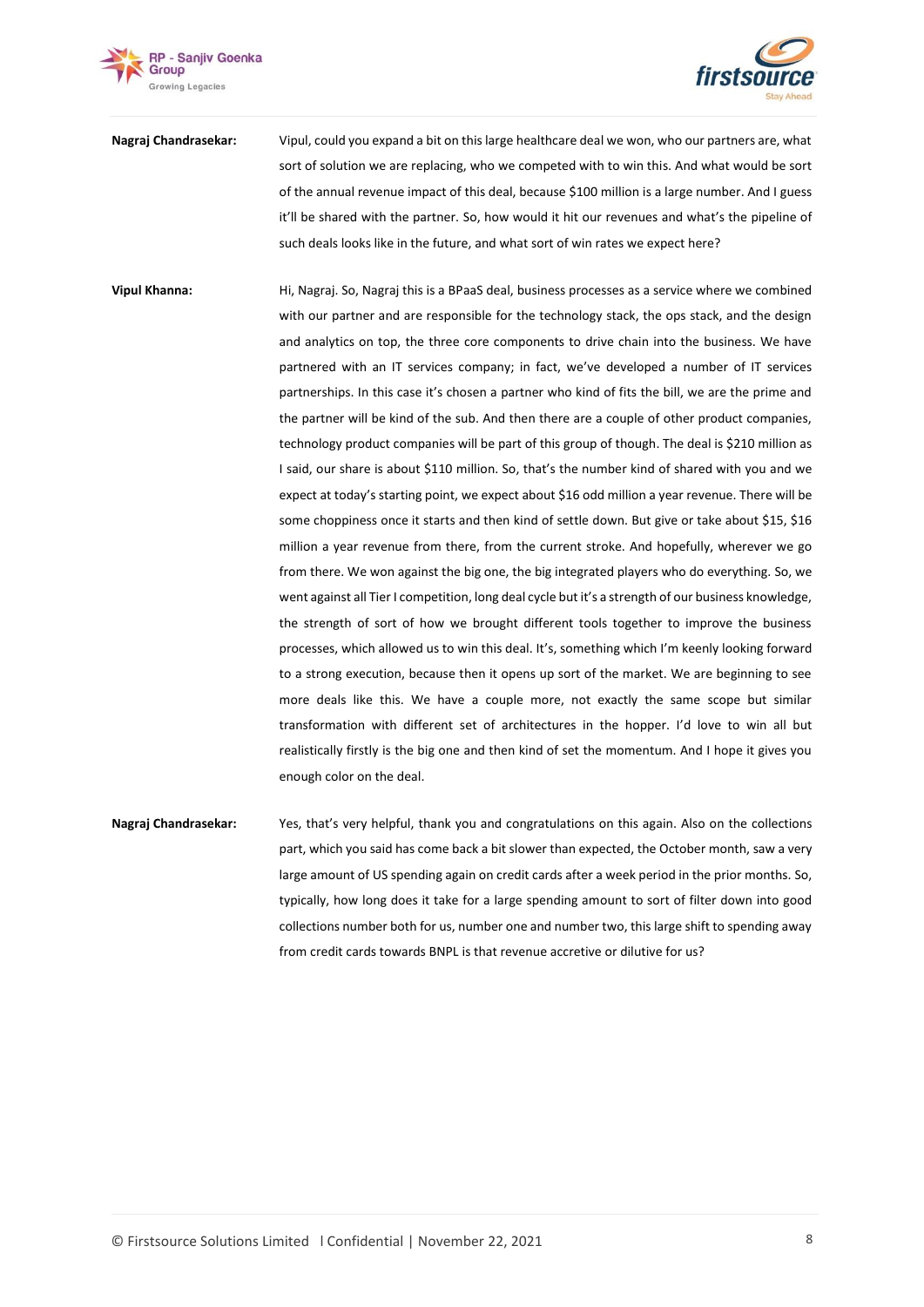



| <b>Vipul Khanna:</b> | Sure, great question. So, look typically, card spend versus people who fall behind the                |
|----------------------|-------------------------------------------------------------------------------------------------------|
|                      | delinguency starts at 90 to 120 days, and then the write off as per the current US accounting         |
|                      | standards, etc is 180 days. But there are more nuances to this, as you rightly picked up the          |
|                      | October spend has come up. But then we got to see, where is that spend, is it mostly happening        |
|                      | in prime or subprime, because the prime customers would mostly be the ones who are                    |
|                      | spending and paying downwards, they're using it more like a charge card than a credit card.           |
|                      | It's the subprime which revolve and the prime is at this time ahead of the spend, the subprime        |
|                      | hasn't picked up as much. So, there will be the lagged impact of that before it gets too              |
|                      |                                                                                                       |
|                      | delinguent. And your second question was around BNPL and FinTech, so yes they are fast                |
|                      | growing segments, they are still at a smaller portion of the total market, we are keenly              |
|                      | watching it, we are fully into it, we are already working with set of three of the top eight BNPL     |
|                      | companies with our digital collections platform, because they want only digital solutions. And        |
|                      | we have a very focused team targeting to work with other BNPL as well as expand the scope of          |
|                      | our surfing not just from digital collections, but also go to merchant servicing and stuff like that. |
|                      | So, very hot trend, a lot of action there and overtime, this will only grow at the cost of credit     |
|                      | cards. So, we have to go both feet into that while we still serve the bigger traditional card         |
|                      | segment.                                                                                              |
|                      |                                                                                                       |
| Nagraj Chandrasekar: | And just one last question on the mortgages, the absolute amount on this quarter, and what            |
|                      | was the servicing versus refi split here and how you see the decline levels from here on?             |
|                      |                                                                                                       |
| <b>Vipul Khanna:</b> | So, this quarter mortgage business came in at about 55ish million for this quarter, something         |
|                      | like that. And Ankur help me with the split between origination and servicing.                        |
|                      |                                                                                                       |
| Ankur Maheshwari:    | I will give you offline if that is alright.                                                           |
|                      |                                                                                                       |
| Nagraj Chandrasekar: | Sure. Thank you.                                                                                      |
|                      |                                                                                                       |
| Moderator:           | Thank you. The next question is from the line of Dipesh Mehta from Emkay Global. Please go            |
|                      | ahead.                                                                                                |
|                      |                                                                                                       |
| Dipesh Mehta:        | First of all, just trying to understand guidance you indicated about the acquisition will             |
|                      | contribute about 0.6% to 0.8%, is it correct for FY21?                                                |
|                      |                                                                                                       |
| <b>Vipul Khanna:</b> | 0.6% to 0.7% Dipesh for FY22.                                                                         |
|                      |                                                                                                       |
| Dipesh Mehta:        | That is largely for Q4 kind of contribution right?                                                    |
|                      |                                                                                                       |
| <b>Vipul Khanna:</b> | That's correct.                                                                                       |
|                      |                                                                                                       |
| Dipesh Mehta:        | What will be the mix in StoneHill revenue between origination and servicing, because it seems         |
|                      | they are not seeing that headwind. What our mortgage business is witnessing?                          |
|                      |                                                                                                       |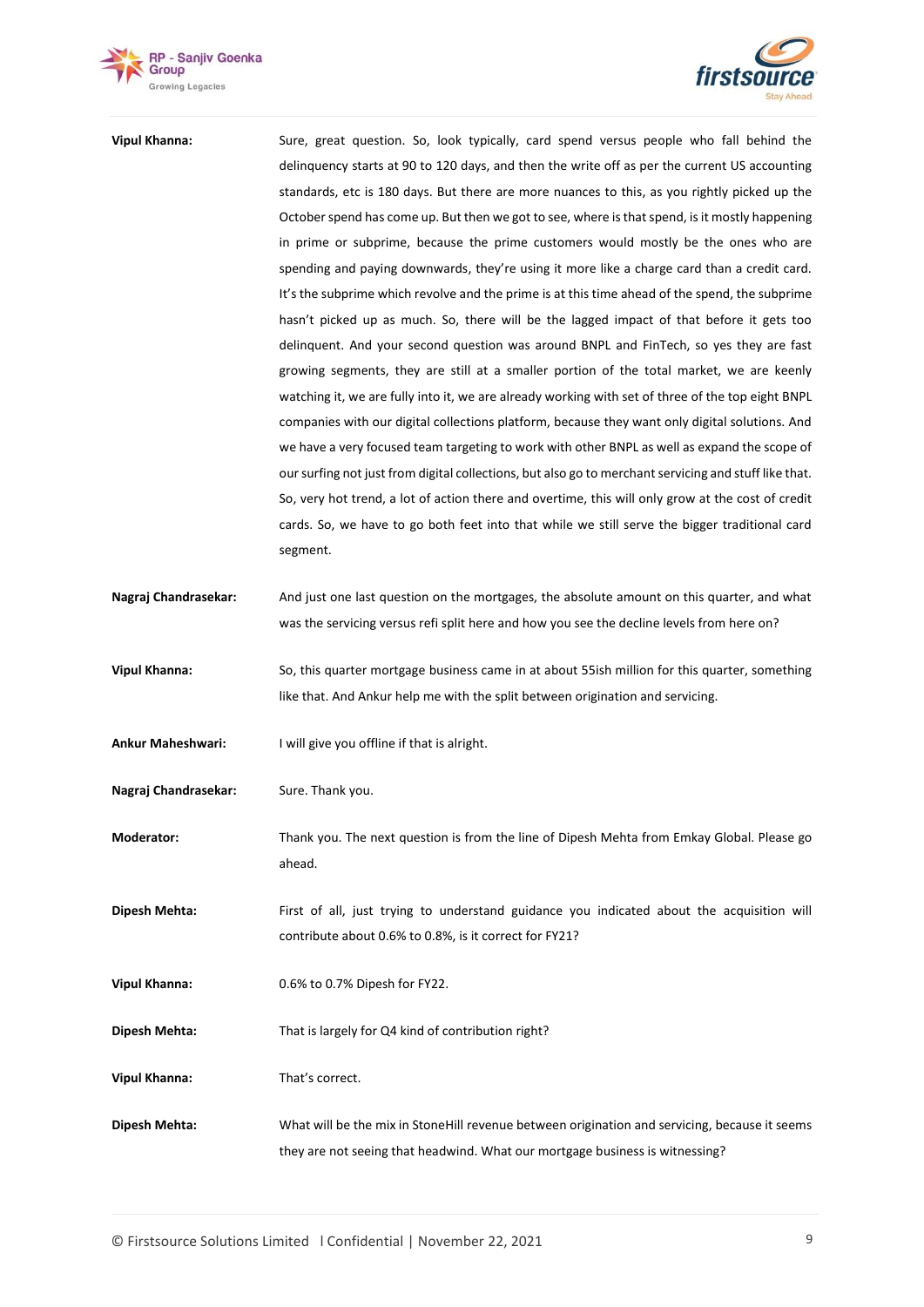



| Vipul Khanna: | Good observation. So, mortgage origination if you break it into refinance, which is same          |
|---------------|---------------------------------------------------------------------------------------------------|
|               | property, same owner just refinancing for a lower rate versus a purchase transaction where        |
|               | somebody is buying a first house, a second house, upgrading what have you. QC and due             |
|               | diligence are used for both but there is a heavier weightage for QC, and DD or due diligence      |
|               | being used for more purchase transactions and for more complex mortgages. So, the more            |
|               | vanilla products of mortgage for smaller tickets they go through because they're more             |
|               | standardized, but the more what they call is nontraditional. Those are a bigger portion of what   |
|               | the ultimate GSEs the Fannie Mae and Freddie Macs want the QCs to be done for a greater           |
|               | portion on those. So, there is some hedge to refi because greater portion of purchase and then    |
|               | a greater portion of complex transactions, whether refi or purchase use QC and due diligence.     |
|               | And second, due diligence mostly plays in the securitization. So, whatever has been heavily sort  |
|               | of refinanced and so many transactions have happened in the last two years. Given the low         |
|               | interest rates, a lot of them are now going through or will go through securitization and change  |
|               | hands. And during this change of hands of the securitized portfolio is when due diligence gets    |
|               | used. So, that kind of gives us an element of hedge to pure refi origination.                     |
| Dipesh Mehta: | Okay. And for the current calendar, you indicated revenue to be around \$28 million for that      |
|               | entity?                                                                                           |
| Vipul Khanna: | No, \$20 million for calendar 2021.                                                               |
| Dipesh Mehta: | Okay. And in terms of client profile, whether it helps us to diversify and reduce dependency on   |
|               | few client in mortgage business post acquisition or it won't have any material difference for us. |
| Vipul Khanna: | 100% complimentary because they usually service the mid-market lenders and the smaller            |
|               | banks, we generally play with the bigger originators and banks. So, this is a new complementary   |
|               | markets, and we think we can take some of our title services, etc to the smaller bank market.     |
|               | And likewise, we take their services and sell to our bigger clients for QC and due diligence.     |
| Dipesh Mehta: | Understand. And whether it operated similar profit margin of our mortgage business or it is       |
|               | different considering 100% home side kind of thing.                                               |
| Vipul Khanna: | They are 100% transaction based pricing and also they have good technology which is               |
|               | integrated. So, despite being onshore they have healthier margins.                                |
| Dipesh Mehta: | Understand. Second question about the large which you indicated in healthcare, if you can         |
|               | provide some detail writing, you gave some detail like \$16 million revenue run rate and other    |
|               | thing, so from when do you expect the deal ramp up to play out. And second thing is the supply    |
|               | challenges what we are witnessing, do you think any implication it could have in terms of         |
|               | overall ramp up plan for that deal?                                                               |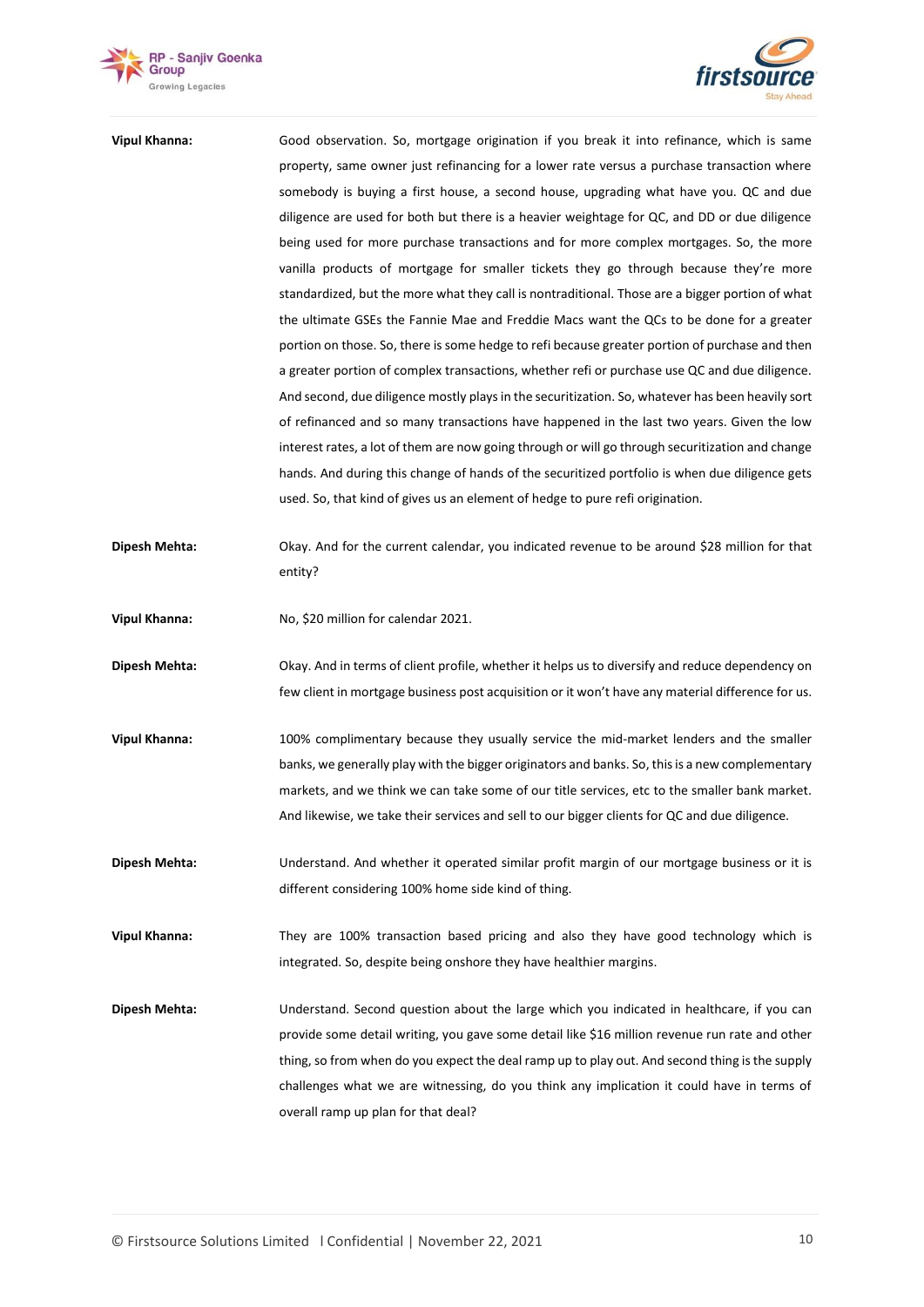



- **Vipul Khanna:** Not in that deal. From a timeline perspective we expect that deal to kind of start going on track from Q4 so January, February onwards we'll start the implementation. There is a small rebatch portion that we're doing, which kind of gives us a head start. And then it's a heavier component of offshore to India and Philippines, where the talent market is still has a lot of runway. So, talent constraints won't play a role in in that deal.
- **Dipesh Mehta:** Understand. Last two questions from my side, coming to collection business, can you provide some detail about let's say what was the revenue run rate, where it currently operated, how we expect it to play out in next two quarters, if you can provide some detail just to understand the kind of challenges and volume weakness we are witnessing in the business?
- **Vipul Khanna:** So, last year, fiscal 2021 we did closer to sort of \$65ish million on that business. Q4 is a strong quarter there because there are higher collections from tax refunds, etc. So, there is some seasonality of in that collection business. We have seen sort of flattish to now a declining somewhat Q2, we expect Q3 to be flat, there'll be a seasonal strength which will come up in Q4. Net-net our sense at this point that for the full year 22 collections will be very marginally up from last year, while our original forecast was a stronger company that have average growth, but right now, we expect it will be a marginal given this the lack of volumes in that in that segment.
- **Dipesh Mehta:** Understood. So, broadly the differences is growth expectation versus flattish performance. It is not like it has started declining for us?
- **Vipul Khanna:** No because of the growth from FinTech and BNPL and stuff there is that and then there is downdraft from our traditional client base for now contracting but it's still a net growth.
- **Dipesh Mehta:** Understand. And the last question is on the top client. This quarter also we are alluding to some of the volume slippage happening because of supply changes, plus Brexit related things and economy open up. How one should expect Q2 is now more sustainable run rate or you expect further weakness to happening on top client?
- **Vipul Khanna:** Okay, so for a top client, I mentioned two reasons one, the summer months are generally soft for them because the big sports, etc franchises kind of take a break, people are more out in stuff. So, there is less trading activity that they see on the client. It generally picks up in the December quarter because it's the festive season and stuff like that. And plus there is a new product launch as well. So, we are starting to see more volumes come through. And the good thing is, there is now a little bit more weightage towards offshore. So, it helps us on the talent side as well given some of the constraints on onshore. So, I expect a pickup in Q3 and then sustaining that in Q4 for a top line.

**Dipesh Mehta:** Because last year base is very high for H2 perspective, if I look at it, but do you expect Y-o-Y growth to happen in that account, in H2?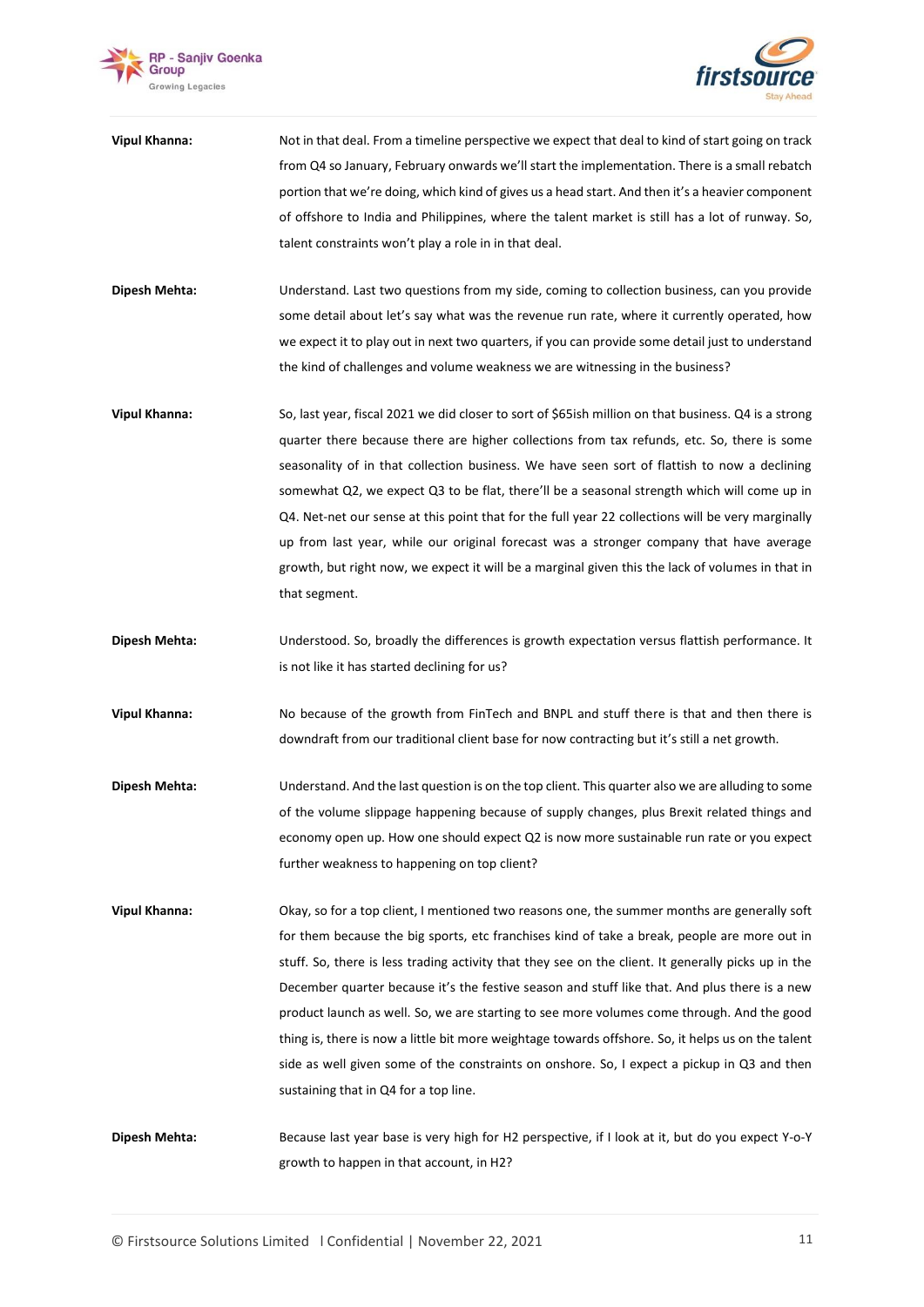



| <b>Vipul Khanna:</b>     | I don't have that handy.                                                                                                                                                                                                                                                                                                                                                                                                                                                                                                                                                                                                                                                                                                                                                                                                                                                                                                                                                                                                                                                                                                                                                                                                                                                                                                                                                                                                                                                        |
|--------------------------|---------------------------------------------------------------------------------------------------------------------------------------------------------------------------------------------------------------------------------------------------------------------------------------------------------------------------------------------------------------------------------------------------------------------------------------------------------------------------------------------------------------------------------------------------------------------------------------------------------------------------------------------------------------------------------------------------------------------------------------------------------------------------------------------------------------------------------------------------------------------------------------------------------------------------------------------------------------------------------------------------------------------------------------------------------------------------------------------------------------------------------------------------------------------------------------------------------------------------------------------------------------------------------------------------------------------------------------------------------------------------------------------------------------------------------------------------------------------------------|
| Dipesh Mehta:            | Roughly \$67 million was the number for last year, currently we are at somewhere around \$40<br>million Q2 run rate.                                                                                                                                                                                                                                                                                                                                                                                                                                                                                                                                                                                                                                                                                                                                                                                                                                                                                                                                                                                                                                                                                                                                                                                                                                                                                                                                                            |
| <b>Vipul Khanna:</b>     | Yes. Ankur, could you have the sense of what do we have the latest on H2 from this?                                                                                                                                                                                                                                                                                                                                                                                                                                                                                                                                                                                                                                                                                                                                                                                                                                                                                                                                                                                                                                                                                                                                                                                                                                                                                                                                                                                             |
| <b>Ankur Maheshwari:</b> | No, we don't have the H2 breakup handy, Dipesh again this is something which probably I can<br>pick up separately.                                                                                                                                                                                                                                                                                                                                                                                                                                                                                                                                                                                                                                                                                                                                                                                                                                                                                                                                                                                                                                                                                                                                                                                                                                                                                                                                                              |
| <b>Vipul Khanna:</b>     | Nagaraj, if you're still on the call, just to come back to your question it was Q2 on mortgage,<br>the breakdown between origination and servicing was 67:33, 2/3, 1/3 which was compared to<br>the previous quarter was more like 70, 30ish. So, there is a good three point movement with<br>servicing kind of rising, but also the compression in the overall mortgage business.                                                                                                                                                                                                                                                                                                                                                                                                                                                                                                                                                                                                                                                                                                                                                                                                                                                                                                                                                                                                                                                                                             |
| <b>Moderator:</b>        | Thank you. The next question is from the line of Shradha from Amsec. Please go ahead.                                                                                                                                                                                                                                                                                                                                                                                                                                                                                                                                                                                                                                                                                                                                                                                                                                                                                                                                                                                                                                                                                                                                                                                                                                                                                                                                                                                           |
| Shradha:                 | Just to ask you more on the guidance perspective, we are talking of this last deal ramp up to<br>happen in Q4 and despite that we are cutting a full year guidance, so do we expect further<br>moderation in our mortgage business from the current run-rate or what is leading to more cut<br>in guidance despite the help from the deal that will come to you?                                                                                                                                                                                                                                                                                                                                                                                                                                                                                                                                                                                                                                                                                                                                                                                                                                                                                                                                                                                                                                                                                                                |
| <b>Vipul Khanna:</b>     | So, Shradha as I said, because of the expected slowdown in mortgage or not slow down<br>reduction because last year's volumes were seasonally high. Now as interest rates come up,<br>the refi volumes will drop while the purchase volumes will continue. Right? To grow, because<br>the real estate market is still strong in the US. So, that reduction in refi volume kind of started<br>in June quarter, we saw more of that in September, it'll continue a little bit more and then<br>stabilize hopefully by Q4, if not by Q1 of next year. But this is all as we expected in the mortgage<br>business. The reason primarily for us to tighten our guidance from 15% -18% to 14.5% and<br>15.5%, primarily as I said it's from the unexpected macro conditions which are impacting<br>collections, and somewhat the talent situation in US and UK, which is leaving some wonderful<br>demand for us. Those are the two reasons, but I still expect at this time sitting in sort of mid-<br>November, that Q4 we should see a good pickup of demand. And we kind of book the revenue<br>not just from the large deal but also from some of the other CMT deals that we have signed,<br>plus some seasonal pickup in collections. So, Q4 should be strong and hence when I look at the<br>entire year, we had these two quarters of macro condition driven turbulence, but we come<br>back to Q4 and then sustain that in FY23 is the sense we have at this point in time. |
| Shradha:                 | So, just in terms of numbers to mortgage we are close to \$55 - \$56 million in this quarter. So,                                                                                                                                                                                                                                                                                                                                                                                                                                                                                                                                                                                                                                                                                                                                                                                                                                                                                                                                                                                                                                                                                                                                                                                                                                                                                                                                                                               |

**Shradha:** So, just in terms of numbers to mortgage we are close to \$55 - \$56 million in this quarter. So, can we look at this number going below \$50 million by Q4 and then stabilize from then on?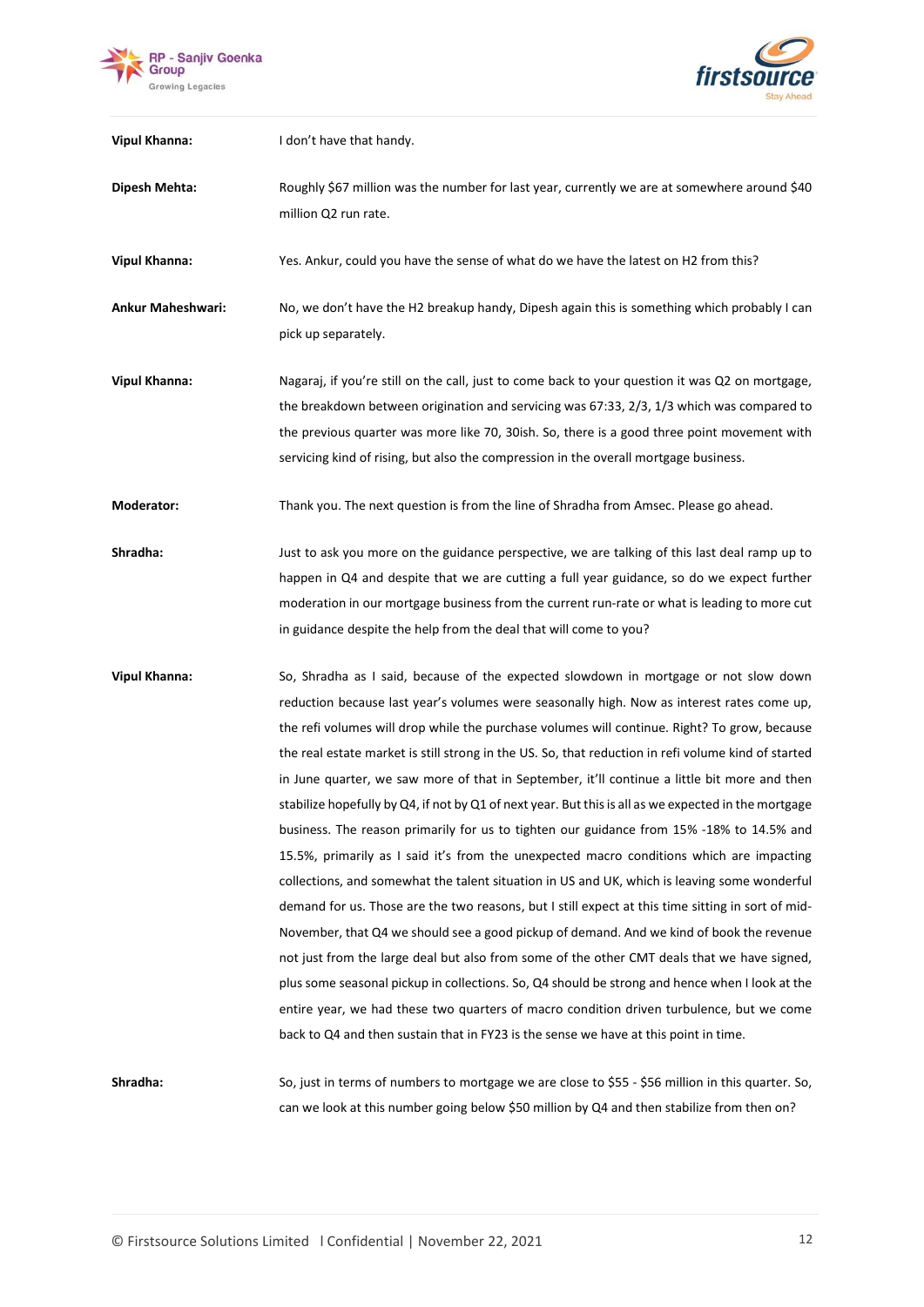



| <b>Vipul Khanna:</b> | We will see some reductions on the current level exactly where it goes down. There are some         |
|----------------------|-----------------------------------------------------------------------------------------------------|
|                      | moving parts and deals in the pipeline as well. So, we'll wait for another quarter to say where     |
|                      | we ended up in Q4 but the reduction and the full impact of the reduction will have some impact      |
|                      | on our numbers. But at the same time, the new wins from servicing as well as some synergies         |
|                      | from StoneHill from Q1 of next year, that will provide us the buffer to sustain that business.      |
| Shradha:             | And just one more question. We have some payments, one is on the acquisition of StoneHill           |
|                      | and another is the payments, which we have to make at the mortgage client. So, how are we           |
|                      | looking at funding these payouts all from internal accruals or we have to raise some money to       |
|                      | fund these payouts?                                                                                 |
| <b>Vipul Khanna:</b> | Now, our free cash flows are pretty strong. We made our first payment to our mortgage client        |
|                      | in July. And the next one, kind of coming up until start of next financial year. And as I said, The |
|                      | StoneHill acquisitions about at \$21.5 million payment enclosing at the end of the year, the rest   |
|                      | is after 12 months. So, this will do comfortably from our free cash flows. Obviously we keep        |
|                      | working with our working capital limits and stuff, Dinesh you wanted to add any more color          |
|                      | than that.                                                                                          |
| Dinesh Jain:         | No, that's true Vipul, it's all going to be funded through internal accrual.                        |
| Shradha:             | And we should not see any change in our payout policy as well, right?                               |
| Dinesh Jain:         | Payout policy in the sense of dividend you are talking?                                             |
| Shradha:             | Dividend payout last two years have been stronger dividend payout, so given that we have such       |
|                      | payout in terms of acquisition and the payment to mortgage clients, so should we see any            |
|                      | moderation in our dividend payout business?                                                         |
| <b>Vipul Khanna:</b> | Early for that, we are just about at the mid-year point. At this point in time, we see good cash    |
|                      | flows. And still a business even at the midpoint of our guidance the business, which is still       |
|                      | growing at 15%. So, the business is on a strong footing and we'll see where we end up in the        |
|                      | next two quarters from a dividend standpoint.                                                       |
| Shradha:             | Okay, sure. And just one thing you said we would have some impact of wage hike in Q3, did I         |
|                      | get it right?                                                                                       |
| <b>Vipul Khanna:</b> | Yes, parts of our colleagues, we've implemented increment sector from October one, we'll see        |
|                      | some impact of that in our Q3 numbers. But as I said, we are still maintaining our full year        |
|                      | guidance and margin of 11.8% to 12.3%.                                                              |
|                      |                                                                                                     |
|                      |                                                                                                     |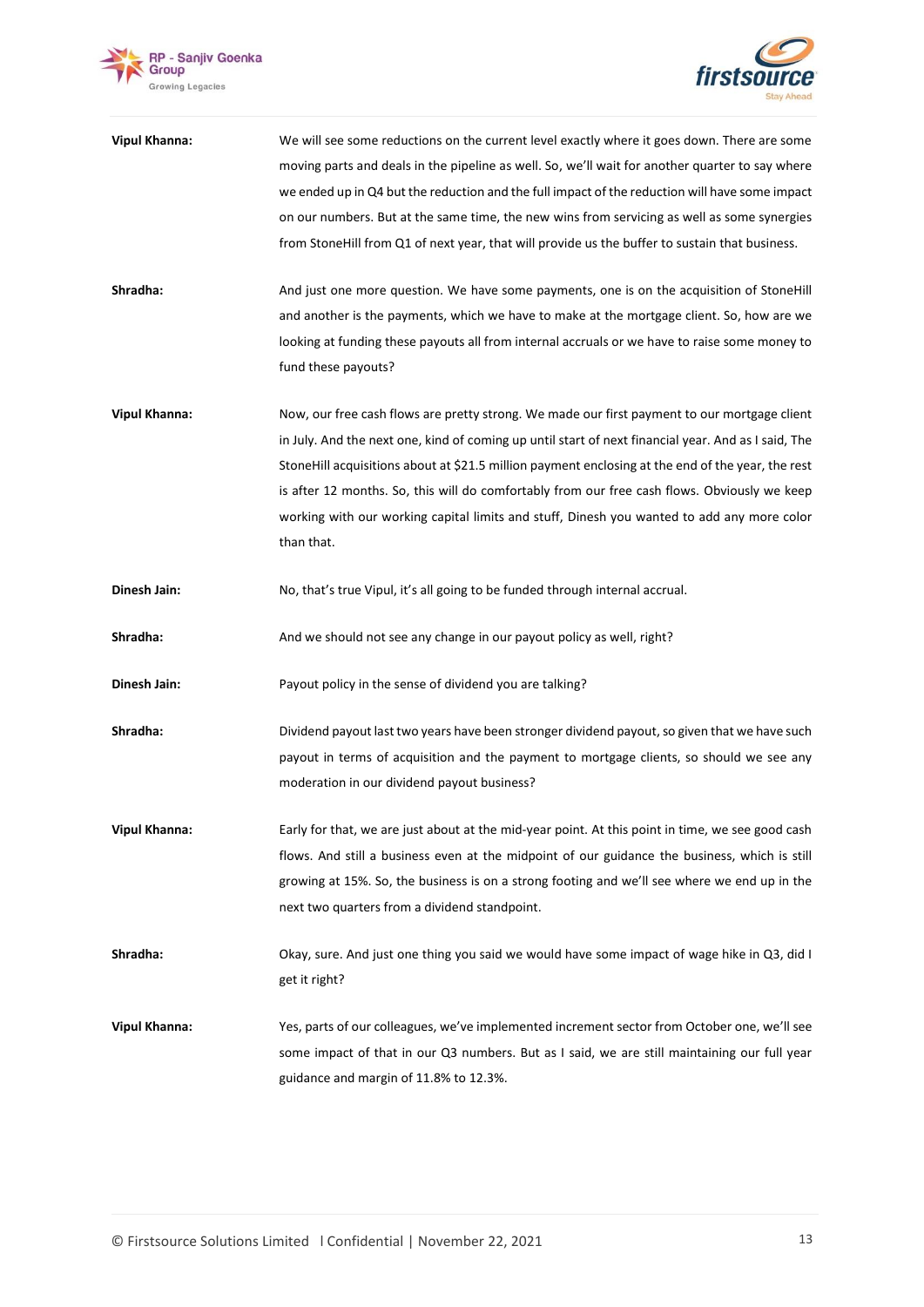



| Shradha:             | And if I'm not wrong, we had given out certain hikes and in Q1 as well, is it another round of<br>salary hike that we are giving in a gap of just one quarter and in Q1 if I recall right we had some<br>impact of wage hike in that particular year?                                                                                                                                                                                                                                                                                                                                                                                                                                                                                                                   |
|----------------------|-------------------------------------------------------------------------------------------------------------------------------------------------------------------------------------------------------------------------------------------------------------------------------------------------------------------------------------------------------------------------------------------------------------------------------------------------------------------------------------------------------------------------------------------------------------------------------------------------------------------------------------------------------------------------------------------------------------------------------------------------------------------------|
| <b>Vipul Khanna:</b> | No, we had done our last hike in for parts of our population from effective January 1st. So, we're<br>now trying to get back into cycle after last year was a little bit of a unique care even COVID and<br>stuff like that. So, that was Jan 1 <sup>st</sup> , this is October and we'll see, this is our sense for now we<br>want to keep this as a cycle for the future.                                                                                                                                                                                                                                                                                                                                                                                             |
| Moderator:           | Thank you. The next question is from the line of Dipesh Mehta from Emkay Global. Please go<br>ahead.                                                                                                                                                                                                                                                                                                                                                                                                                                                                                                                                                                                                                                                                    |
| Dipesh Mehta:        | Couple of question. First, earlier we indicated last quarter earning call mortgage business, we<br>expect double digit organic revenue growth, excluding StoneHill which we did, do we believe<br>we can deliver double digit revenue growth for full year considering where we are in Q2?                                                                                                                                                                                                                                                                                                                                                                                                                                                                              |
| <b>Vipul Khanna:</b> | Dipesh, still we are net growth here. At this point in time, we are looking at somewhere<br>between high single digit to kind of early double digit, the pace of the decline in refi market has<br>been dynamic. And we'll see how this plays out, but at this time we're still very confident of<br>achieving net growth, whether that's high single digit or early double digit, we'll kind of get a<br>sense in the next two or three months.                                                                                                                                                                                                                                                                                                                        |
| Dipesh Mehta:        | Okay. Second question is about the StoneHill run rate. You indicated for the year we expect<br>around \$20 million for current year, if I look the nine months which we reported, it is<br>somewhere around \$17.5 million which indicates a run rate likely to materially deteriorate in<br>Q4 per se. So, how one should look for next year perspective and what explains any particular<br>seasonality in that business or why it is so low in Q4?                                                                                                                                                                                                                                                                                                                   |
| <b>Vipul Khanna:</b> | So, they have three businesses, they have QC, they have due diligence and then they have a<br>portion of what is called fulfillment which is similar to what our origination refinance business<br>is, they had a little bit of a choppy part of that business, which was they have that as well. Like<br>us, they had a good first half of the year and like us, as industry volume declines, they are seeing<br>some compression there as well. That's the portion which is declining somewhat as they come<br>into the fourth quarter, the QC and DD businesses are stable, and they're growing. At this time<br>as I said, we have modeled them at about a modeled at about 60 to 70 basis points of our<br>revenue growth. Somewhere between \$4 to \$4.5 million. |
| Dipesh Mehta:        | Okay, so it would be \$21 to \$22 million, not \$20 million, right understand?                                                                                                                                                                                                                                                                                                                                                                                                                                                                                                                                                                                                                                                                                          |
| <b>Vipul Khanna:</b> | Sorry, I didn't understand the math.                                                                                                                                                                                                                                                                                                                                                                                                                                                                                                                                                                                                                                                                                                                                    |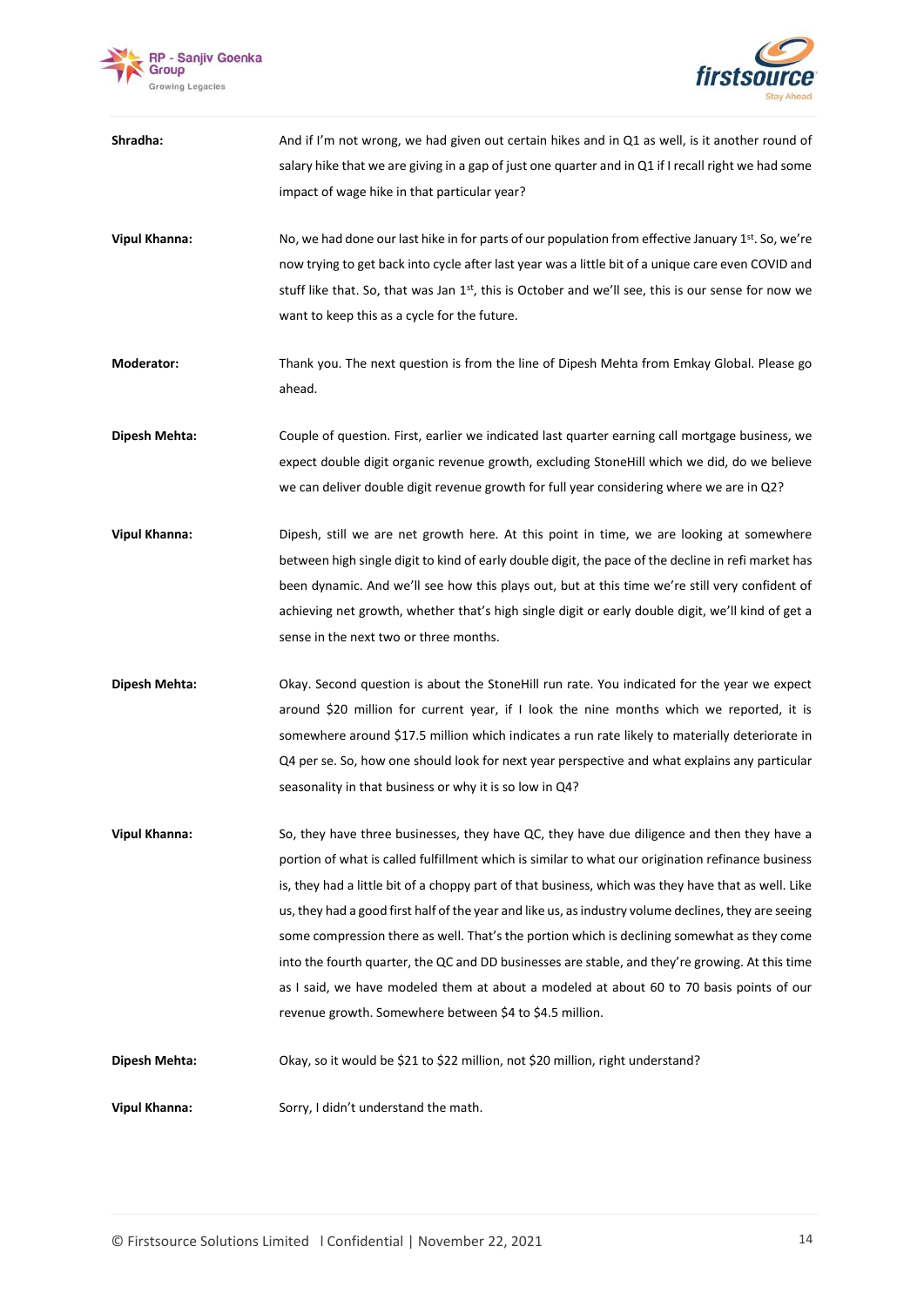



| Dipesh Mehta:        | Because nine months they did \$17.3 million, if they do \$4 to \$4.5 million in Q4, then run rate                                                                                                                                                                                                                                                                                                         |
|----------------------|-----------------------------------------------------------------------------------------------------------------------------------------------------------------------------------------------------------------------------------------------------------------------------------------------------------------------------------------------------------------------------------------------------------|
|                      | should be \$21 to \$22 million for the year.                                                                                                                                                                                                                                                                                                                                                              |
| <b>Vipul Khanna:</b> | Okay, you were talking about that. I was answering for your going forward run rate for us.                                                                                                                                                                                                                                                                                                                |
| Dipesh Mehta:        | Hence forward this would be somewhere around \$4 to \$4.5 million quarterly run rate?                                                                                                                                                                                                                                                                                                                     |
| <b>Vipul Khanna:</b> | At least that's the start point and obviously the synergies to come from them.                                                                                                                                                                                                                                                                                                                            |
| Dipesh Mehta:        | Yes, that gives something and last question is about if I look BFS excluding mortgage business,<br>it seems to have declined 10% so closer to double digit quarter-on-quarter. Now earlier used<br>suggested collection business is largely flattish. So, what explains this weakness in non-<br>mortgage business in BFS?                                                                                |
| <b>Vipul Khanna:</b> | There is obviously an element of seasonality which I mentioned, if you take the seasonality out<br>collection has been sort of flattish. But obviously there is some decline at this point in time.<br>And second, the UK component size of our BFS business also had shade of the talent situation<br>coming into play there.                                                                            |
| Dipesh Mehta:        | Do you expect it to reverse because, our non-mortgage business used to do well for us, which<br>to some extent help us to negate mortgage weakness. Do you expect it to bounce back in next<br>two quarters or so?                                                                                                                                                                                        |
| <b>Vipul Khanna:</b> | Yes, as I mentioned the talent situation we'll start to kind of get ahead of as this quarter goes<br>by and next calendar year comes in. Second, the pipeline is good, the demand pipeline seems<br>to be strong in the UK, BFS. I'm excited by a couple of transformational deals in the play, coming<br>up into their final stretch. So, we should start to see strength coming back into UK BFS in Q4. |
| Dipesh Mehta:        | Understand. And last one clarification, you indicated services and origination mix is 1/3, 2/3<br>right. So, it seems your servicing business also declined this quarter roughly around double-<br>digit Q-o-Q?                                                                                                                                                                                           |
| <b>Vipul Khanna:</b> | No, it was flattish, I don't think it's declined. It was flattish and that's why it kind of grew up as<br>a percentage compared to the previous quarter.                                                                                                                                                                                                                                                  |
| Dipesh Mehta:        | Okay. I see. Because my number was indicating something. Thanks.                                                                                                                                                                                                                                                                                                                                          |
| Moderator:           | Thank you. Ladies and gentlemen, this was the last question for today. I would now like to hand<br>the conference over to the management for closing comments.                                                                                                                                                                                                                                            |